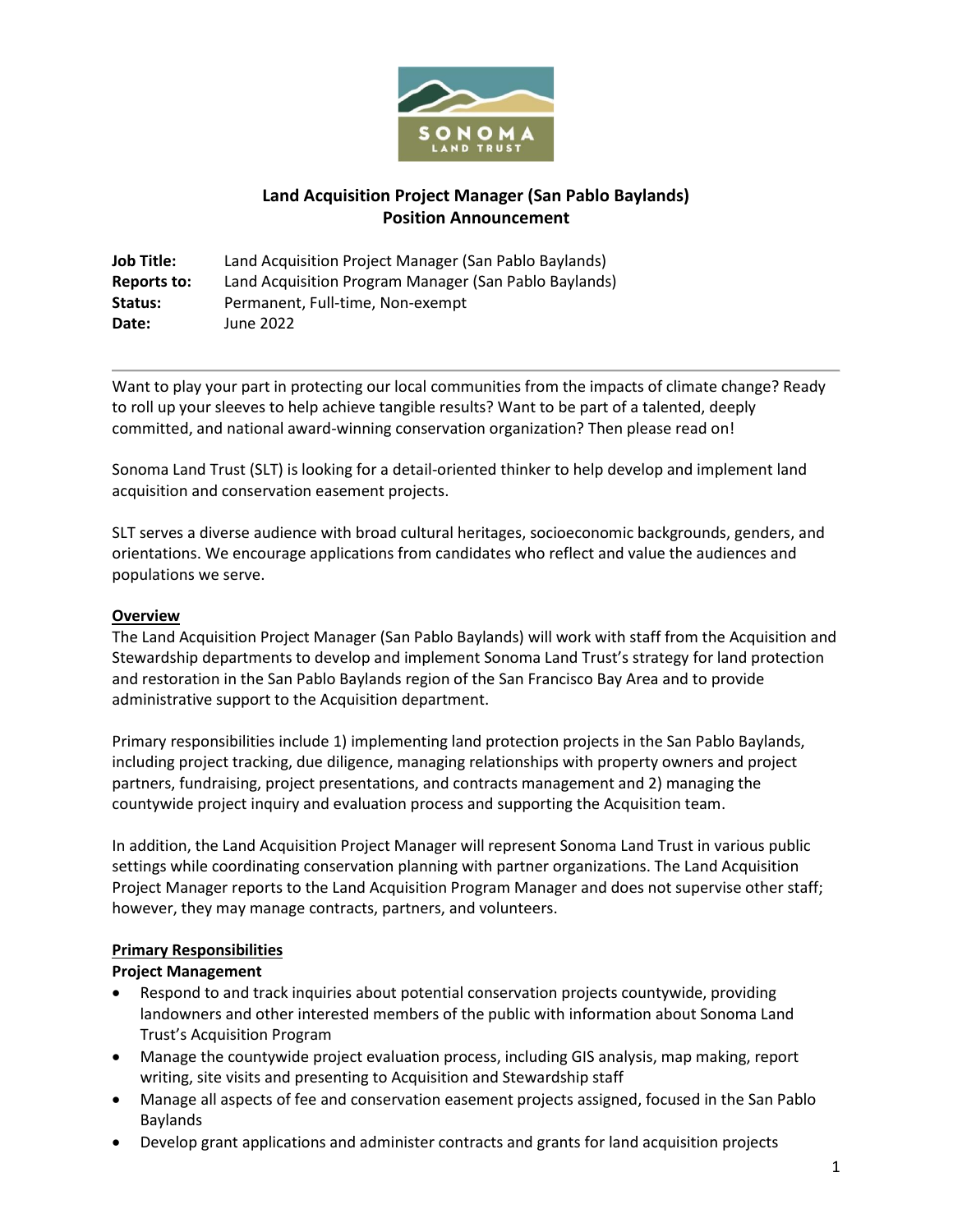- Build cooperative, effective working relationships with partner agencies, landowners, funding agencies and foundations, local government, conservationists, policy makers and planners
- Draft correspondence, memoranda and documents
- Coordinate with GIS staff in the development of appropriate maps and GIS data
- Perform title review and in-depth research of disclosure documents, property encumbrances and various other duties related to due diligence
- Research and assemble information necessary for the preparation of regional conservation plans and strategies, including land ownership, land use patterns, resource values, legal and other issues related to conservation acquisitions
- Maintain consistent record-keeping and archiving for assigned projects
- Participate in organizational communications, fundraising and outreach efforts
- Assist with special projects as assigned

### **Fundraising**

- Develop and maintain relationships with public and private funding organizations
- Make occasional presentations on acquisition projects and programs for donor events that are coordinated by SLT's development team

## **Administrative Duties**

- Coordinate weekly Acquisitions Team meetings and perform other administrative functions for the Acquisitions Team, as needed
- As a member of the Acquisitions Team, oversee and contribute to processes and practices to ensure that our policies and practices meet current professional standards
- Assist with preparation of Acquisition Team strategic plans, annual work plans and budgets

# **Essential Qualifications**

- A four-year degree in natural resources management, planning, real estate or a related field and /or equivalent experience in resource management, land use or environmental planning, non-profit management, fundraising, real estate or a related field
- Strong interpersonal skills including the ability to exercise initiative, good judgment and tact
- Effective writing skills, including grant applications
- Proficiency with computer applications and office systems, including ArcGIS Pro
- The ability to work flexible hours including occasional weekends and evenings

# **Preferred Skills and Experience**

SLT is open to candidates with diverse backgrounds, experience, and transferrable skills. We are looking for candidates with the following experience OR the ability to develop skills in each of these categories:

- Project management and/or conservation real estate transactions
- Real estate transactions including appraisal review, title work, due diligence, escrow and closing
- Implementation of the principles and practices of land conservation, real estate and land use planning, regulations and zoning
- Securing and managing grant funding and contract management
- Developing and fostering relationships with diverse communities and organizations that support the development and advancement of equity and inclusion
- Developing and fostering relationships and partnerships with non-profit organizations, community groups and government agencies
- Building and maintaining collaborative relationships with co-workers, partner organizations, government officials, public agencies, community groups and the general public
- Understanding of emerging public policy issues affecting land use and land preservation, including climate change, habitat protection, and water quality and quantity